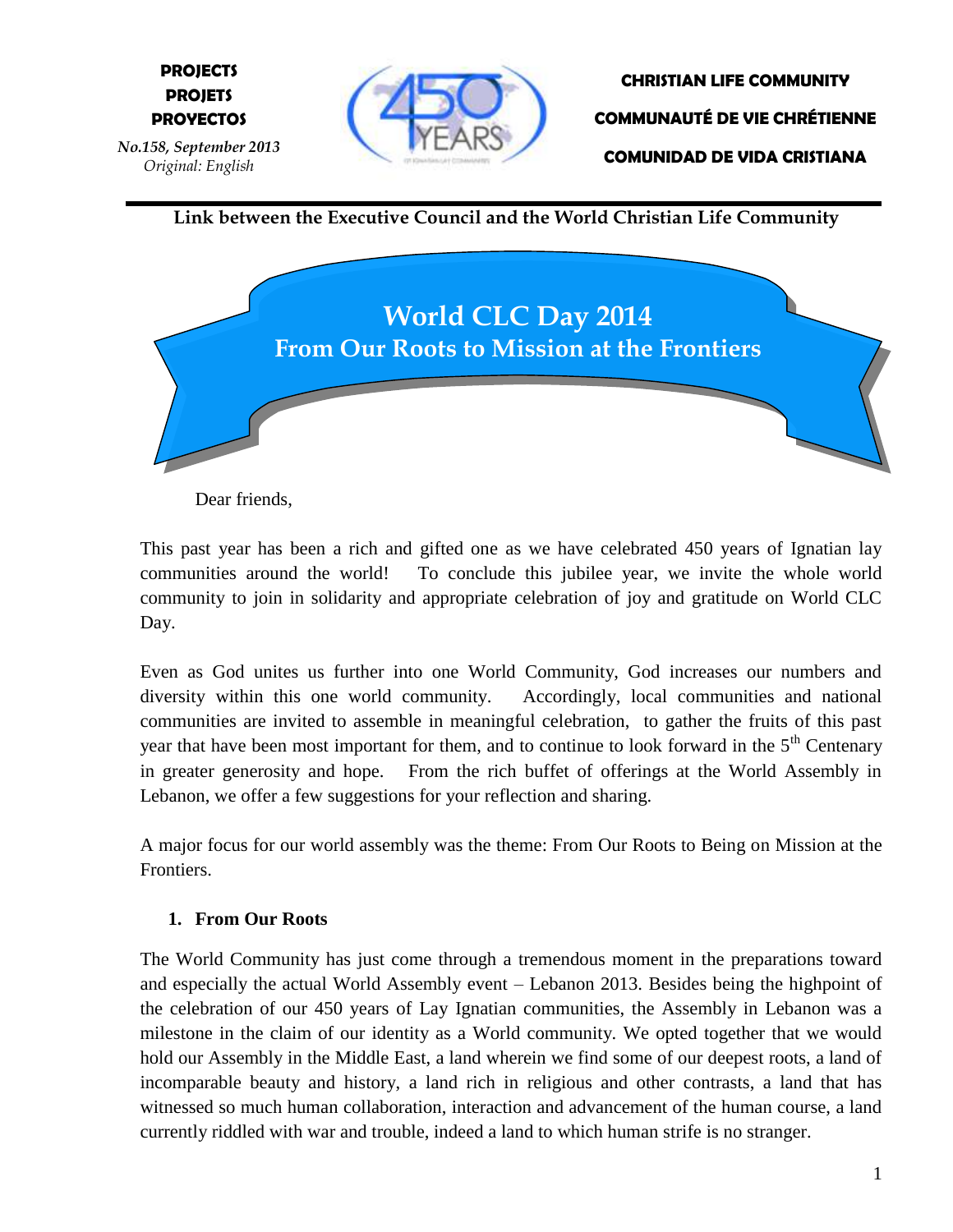The World community felt invited to celebrate its history and identity in this Holy Land, and the Assembly became a great moment of grace within which we recognized ourselves more truly as disciples of Jesus – a man who lived in his life the joys and contradictions of human mystery, so strongly manifest in the Middle East. And so the Middle East itself spoke to us of our identity and our deepest longings. This land became a frontier that mediated for us the rediscovery of our common grace as a world community, our common wounded-ness, and our solidarity with the community of humanity and of the earth.

Additionally, as we reflected over the major moments of our history over the last 450 years, we have felt much gratitude for the gift of CLC as founded, nurtured, adapted and shared by Lay members of communities and their leaders from generation to generation, and by special companions especially our brothers, the Jesuits.

### *For Reflection and Sharing*

- *What have we learned after reviewing 450 years of our history?*
- *Have we felt gratitude for the gift of CLC to us personally, to our country, our world?*
- *How can we celebrate this gift?*

#### **2. Sharing our CLC Callings and Journeys**

We are now a world body with members in over 60 countries. We are involved in various stages of life, in different circumstances, with different cultures and in different ministries. Yet, as experienced at the Assembly and in our world community, we share our unity of Spirit and Ignatian Charism. We are brothers and sisters sharing a very valuable gift as Christian Life Community. There is a growing and strengthening sense of unity and solidarity of our one world community. We grow together; we are not alone; we share in one another's joys and sufferings. For example, we share in the suffering of our brothers and sisters in the Middle East who experience the impact of war and violence. We share in the suffering of our brothers and sisters in South Sudan, some who have been forced to flee their homes and live in open-air fields, in makeshift housing of cardboard and sheets. We share in the suffering of those whose family members have been kidnapped and/or murdered due to injustices in their countries. We share in the joys, too! We celebrate with those families who welcome a newborn baby! We celebrate the victories of communities who have organized to educate children who would not otherwise receive an education. We share the joy of communities who touch the lives of people in meaningful ways, such as in marriage renewal programs and youth retreats.

Together as CLC, we recognize the call to go deeper, using those Ignatian practices of prayer and openness, and in listening to where the Holy Spirit is moving us. Together, we hear God's invitation to live out more deeply the vocation as lay people engaged in the world, giving witness to Christ's message of love and peace and joy.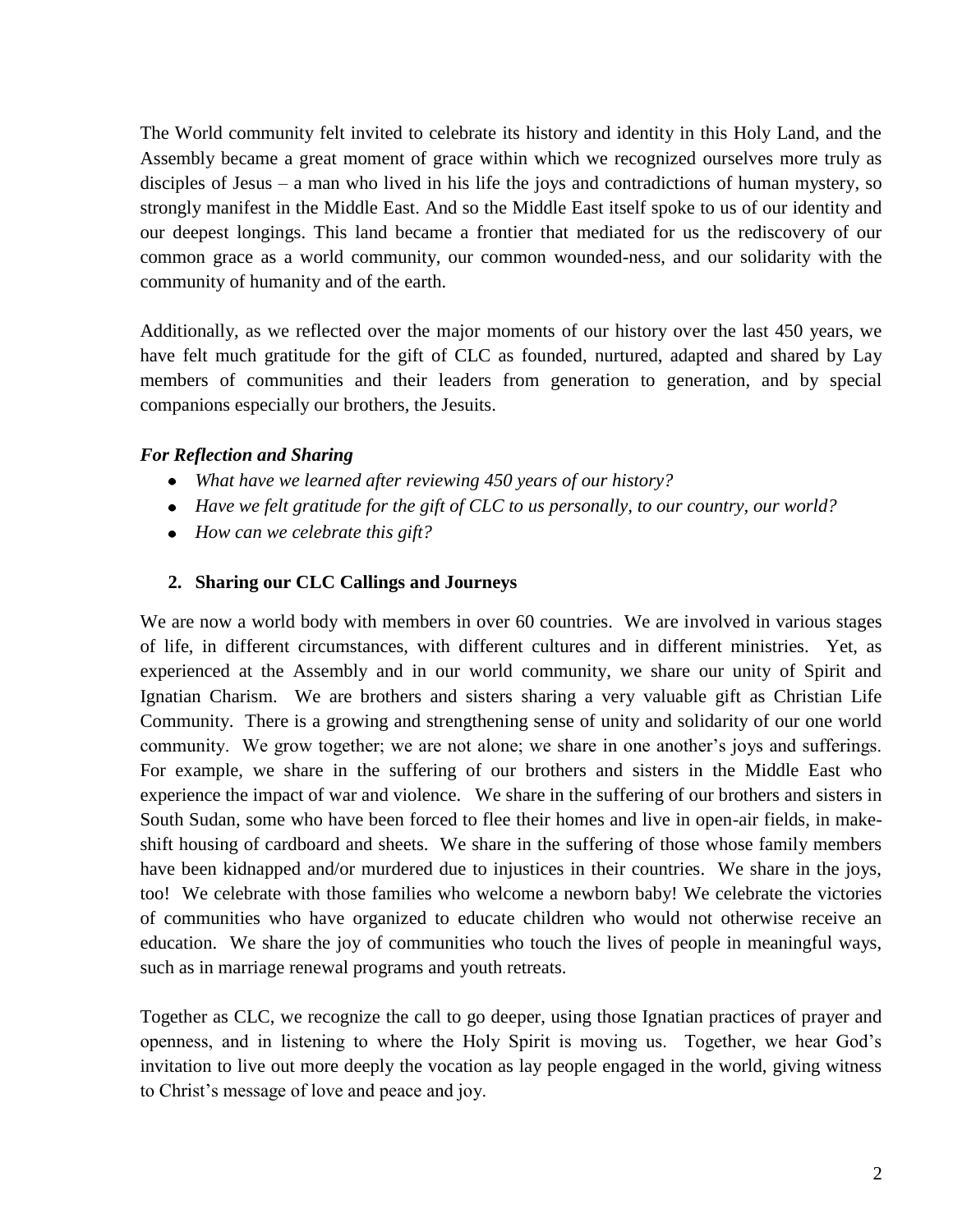### *For Reflection and Sharing*

- *Recall some of the stories of CLC communities worldwide. Which of the stories of CLC members/communities move you?*
- *Remember our CLC community in the Middle East – Lebanon, Egypt, Syria - as a gift to the world community.*

# **3. To Our Frontiers**

So, where are our frontiers? At the Assembly, we heard firsthand from our brothers and sisters in the Middle East as they shared their stories and immediate concerns regarding the violence in their countries. We heard from CLCers and Jesuits involved in ecological and environmental projects, work with families, global poverty, "voting with your wallet", advocating for education for all children, outreach to youth in the Church, and more! We experienced deeply how varied our frontiers are, how they take different forms.

Some of us have immediate and overwhelming needs right in the midst of our families. Our frontiers may be very personal and call for much courage, as we search for God's presence and paths in our concrete realities. We hope our communities grow in the ability and generosity to accompany one another in these paths. Others are called to step up and take on greater responseability in their workplaces and their local communities. Others are called to participate in Ignatian institutions such as schools, universities, retreat centers, youth and young adult ministries, advocacy networks, etc. For example, the Uruguayan CLC founded a children's afterschool center. You will have other examples. Still others are called to advocacy—perhaps locally, nationally, or even internationally—and to take action on behalf of the most vulnerable. Some examples that the Assembly heard about are the Dominican Republic's initiative on education, advocacy at the UN, the CLC project in the Amazon. As we continue with openness to God's call, we may have heard or may hear yet other such invitations and experience the grace to respond.

One day during the World Assembly, members spent a session where they self-selected into one of four groups: mission in daily life, mission in institutional works, international actions, Jesuit -lay collaboration. It was interesting how the groups flowed so smoothly. It was an experience of affirmation about the energy of God's invitation and our openness to respond from so many different levels, yet have the strong sense of being involved in one Mission of God. As we recognize the diversity of gifts in ourselves and others we can appreciate and support this diversity of mission and cultivate greater generosity therein.

The life of our Community calls us, supports us in journeying further towards our frontiers by first being aware of our place—family, workplace, social setting, environment—and the needs around us. We are called to reach deep within, and to find the life and passion that Christ inspires in us to meet those needs. We are called to live more closely with Christ, to live simply, in an attitude of love and peace, walking with those who suffer, who are vulnerable, sharing the joy and love and peace of Christ.